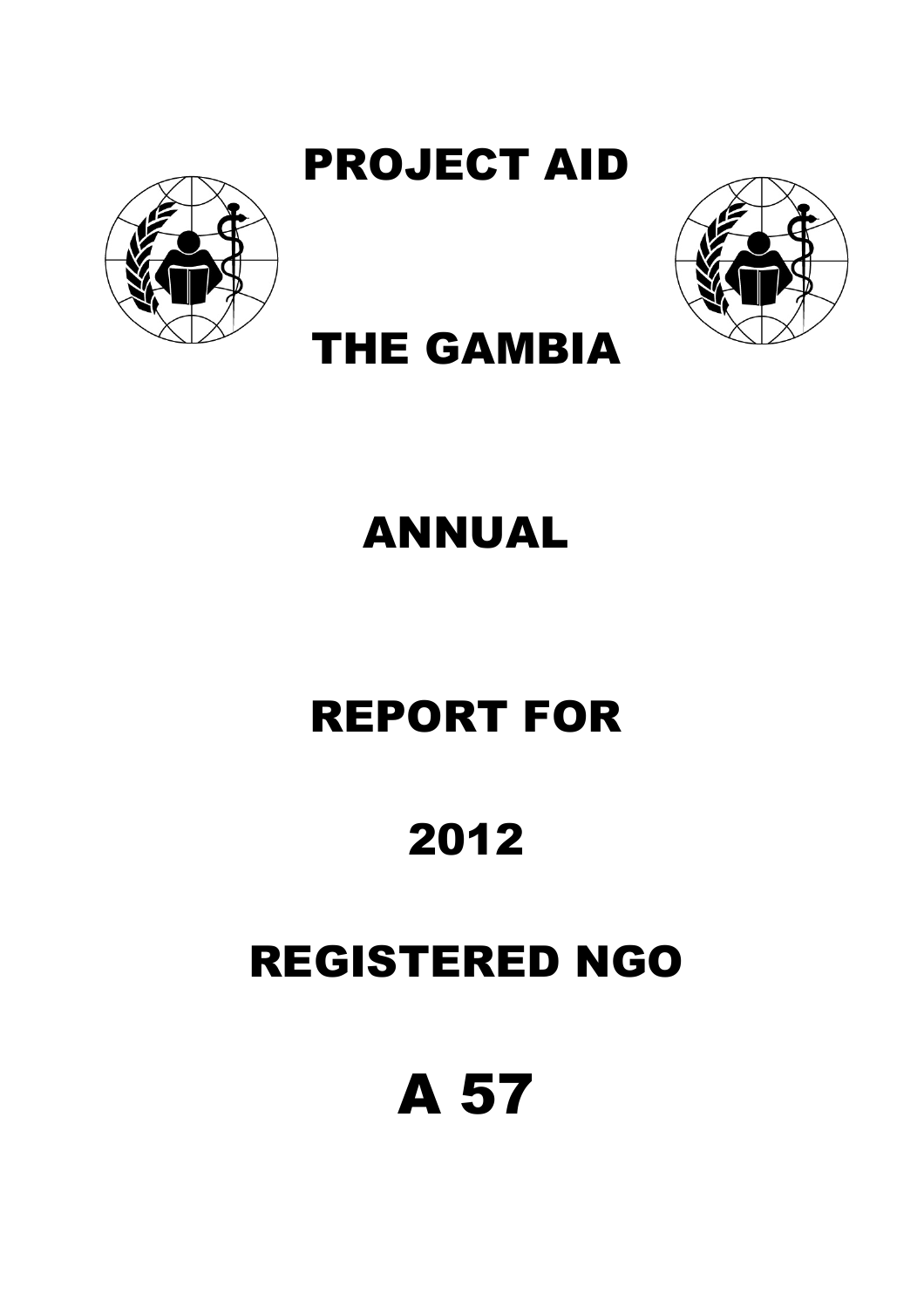#### INTRODUCTION

Project Aid The Gambia, is a German / Gambian registered International Non Governmental Organisation (NGO), whose objective is to supplement Governments efforts in providing humanity services to the targeted rural communities. The project has been involved in series of successful ventures since its inception in 1991. Hence Education, Health and Agriculture are paramount to any meaningful development; Project Aid therefore strives extensively hard to excel in these domains. Evidently Jahally Health Centre has been regarded as a model clinic in the country since its inauguration in 1990. In the education sector our Kindergarten has been exceptional in terms of its infrastructure and academic excellence. Project Aid is still sponsoring five women Agricultural gardens in the villages of Jahally and Madina, Central River Region. As part of its crusade Project Aid in collaboration with German Government built a Standard Health Centre in Njaba Kunda in 2011which witnesses a massive uplift of medical services not only for the people of Njaba Kunda but for the whole of NBR. The Administrative Head Office of Project Aid is situated in Manjai Kunda, Kanifing Municipal Council (KMC)

## CURRENT PROJECTS

### JAHALLY HEATH CENTRE

As it is an open secret that in the early 1990s Health Delivery services was very limited in the countryside but the desire of the project management led by the current Goodwill Ambassador of Gambia to Germany Mr, Matthias Ketteler was to serve the under privileged communities no matter what. Propelled by this urge the project found its way through to Jahally with the guardian of the late M.S.Tambadou.

Jahally is in CRR West, a few kilometres from Brikamaba. The community of Jahally are predominantly Sarahulis with some hand full of Fullas and Mandinkas in their midst. The Health Centre was therefore established in 1991 to compliment government effort in realising MDG 4, 5 and 6.

Until today, the Health Centre is one of the most famous health facilities in the rural area in terms of infrastructure and quality services. Jahally Health Centre is a non profit making health centre.

#### CHARGES FOR PATIENTS IN JAHALLY HEALTH CENTRE RANGES AS FOLLOW:

| AGE               | <b>AMOUNT</b>     |
|-------------------|-------------------|
| Under 5 years old | D <sub>0.00</sub> |
| $5-14$ years old  | D 1.00            |
| 15 and above      | D 5.00            |
| Foreigners        | D 10.00           |

NB: All antenatal and deliveries are conducted free in the health centre. Admission fee is D20.00 including lab fees. Laboratory investigation is D5.00 for each test required, infants are exempted.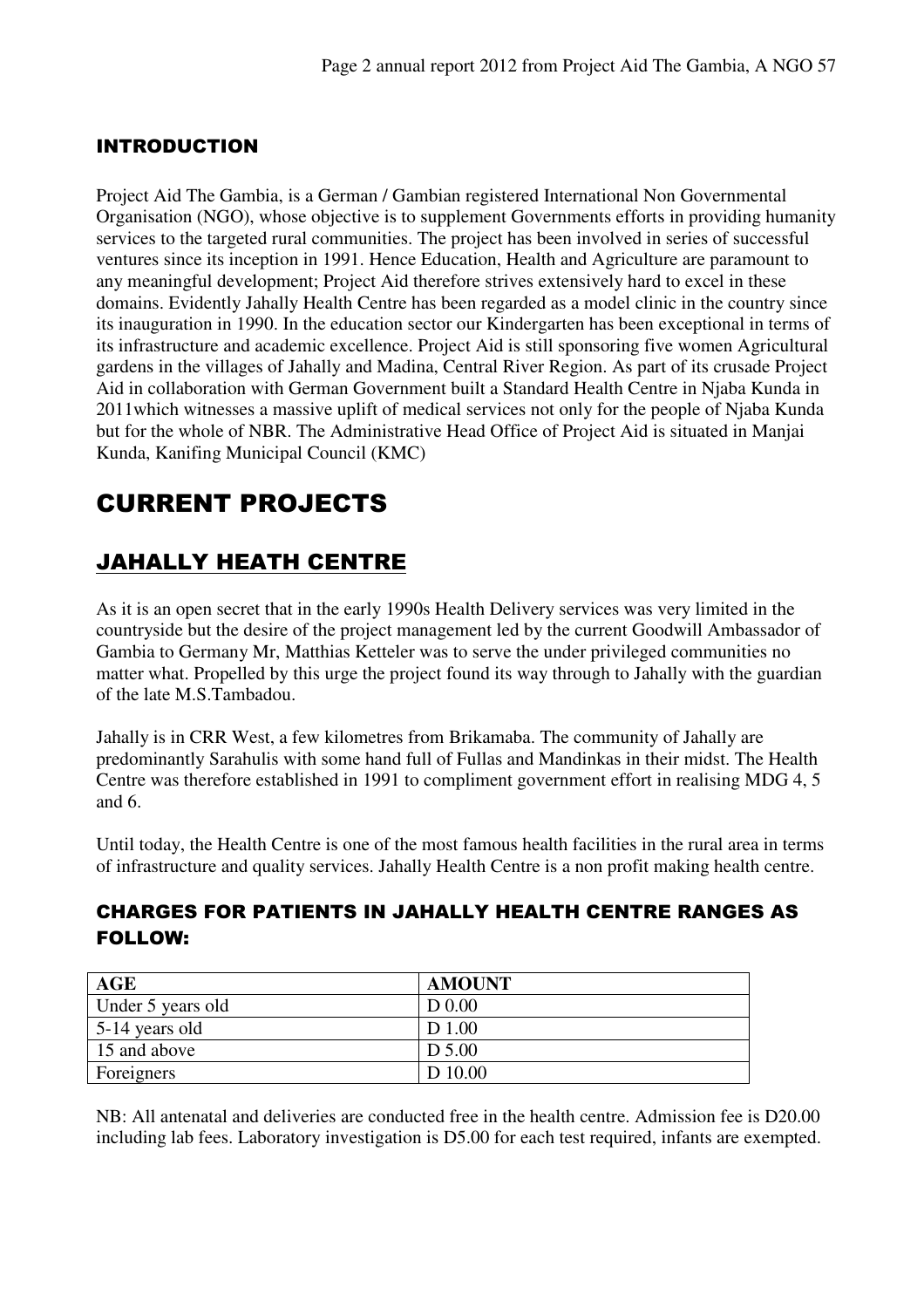### STATISTIC (Out Patient)

The following data shows the number of patients seen by the centre in the different months of 2012.

| Jan  | Feb  | Mar  | Apr  | <b>May</b> | Jun  | Jul  | Aug  | Sep  | Oct  | <b>Nov</b> | <b>Dec</b> | <b>Total</b> |
|------|------|------|------|------------|------|------|------|------|------|------------|------------|--------------|
| 1532 | 2158 | 1062 | 1415 | 1010       | 1115 | 1442 | 1974 | 1652 | 2509 | 2914       | 1609       | 20392        |

There are three consultation rooms in Jahally Health Centre which accommodate patients from the regions of CRR, LRR, URR and some part of Cassamance in Senegal. The most common diseases treated are presented in the graph below in four quarters in 2012.



The total number of patients seen in the four quarters was 13,178 patients. 37.3% of the patients are between 6-14 years and the remaining 31.5 are above 14 years.

There is one pharmacy where all prescribed drugs are dispensed by the pharmacy assistant. The out patient also have a laboratory where investigation are carried out on patients such as blood film for malaria test (BF) haemoglobin estimation(HB), white blood cell count(WBC), HCG, Acid fast bacilli (AFB) for sputum spearing for tuberculosis, sickle cell and venereal disease research laboratory(VDRL) to investigate syphilis. There are two wards namely adult ward where all adult male and female patients are admitted and children's ward mainly for children only. There are three private wards attached to the adult ward, nurse's duty room with an office space within the consultation building for MRC staff that is currently conducting two years research on pneumonia sepsis and meningitis in children less than five years of age. The two wards have a capacity of nineteen and eleven beds respectively. There are two flush toilets and two showers in the former and two flush toilets and one shower in the later. The electricity supply in the health centre comes from one big source of solar energy and a borehole that supply clean pipe born water to the entire facility 24/7.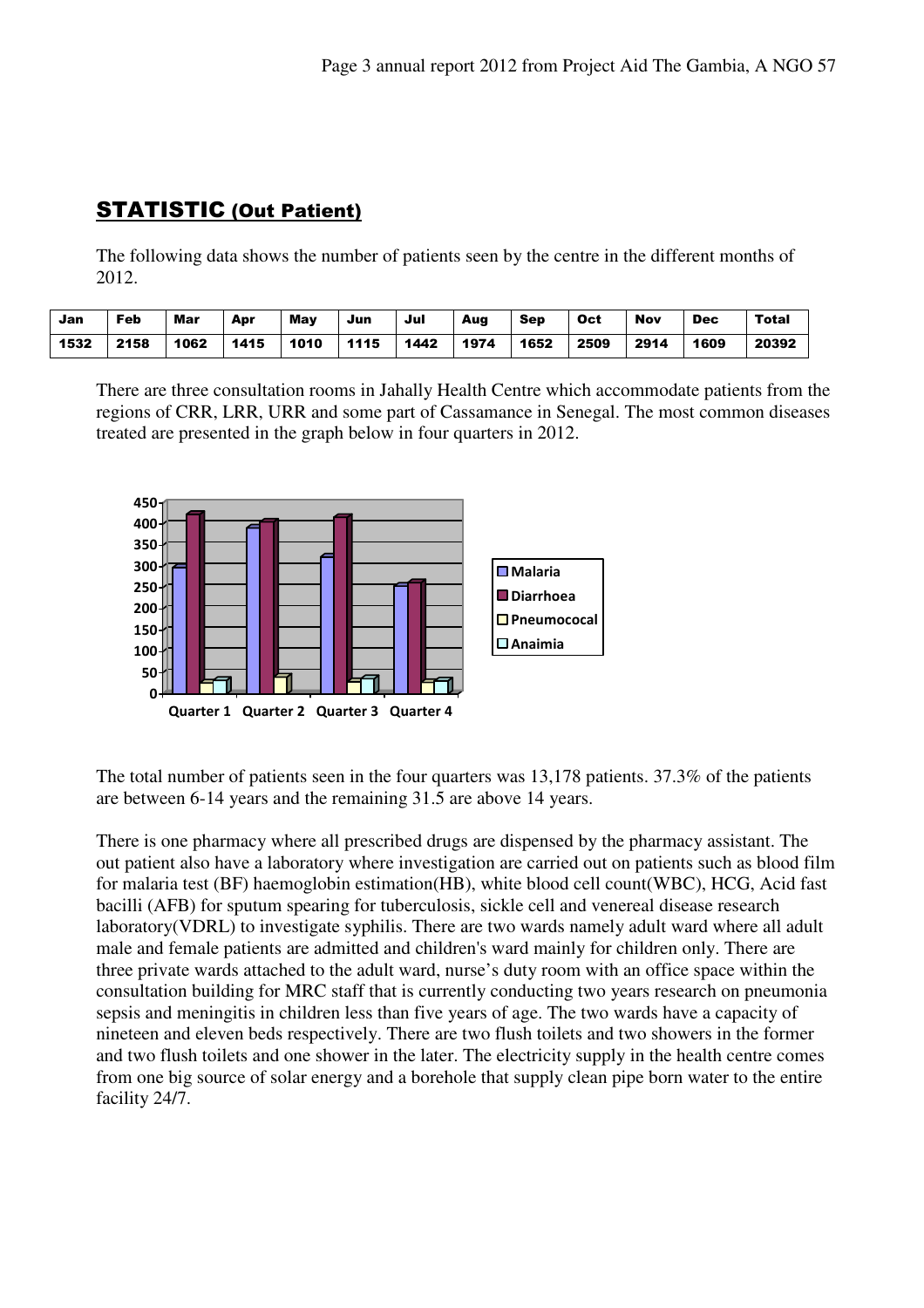#### STAFF STRUCTURE

There are twenty five staff in the health centre including Artificial Restorative Treatment (ART) staff plus gardeners. Below is a table showing the number of staff and their designation:

| <b>STAFF</b>                           | <b>NUMBER</b> |
|----------------------------------------|---------------|
| <b>State Registered Nurse- General</b> |               |
| <b>State Enrol Nurse - General</b>     | ∍             |
| <b>Nurse Attendants</b>                | 9             |
| Gardeners                              | 6             |
| Orderlies                              | 3             |
| Drivers                                |               |
| Watchman                               |               |
| <b>Community Oral Health Worker</b>    |               |
| Assistant COHW                         | 2             |
| Total                                  | 25            |

During the year under review, one SEN nurse resigned from the project but was soon after replace by another nurse of his standing by the project. The entire infrastructure of the clinic namely the buildings, electricity and water supply networks have undergone some major upgrading during this period. A 40F container was shipped from Germany loaded with 48 new solar panels with 24 heave duty solar batteries and their accessories which have all been installed since by experts from Germany and thus electricity issue is a thing of the past in the centre. Also in the container was a huge consignment of drugs, medical and office equipments and some useful building materials all of which was valued to 40,000E. The buildings have also been given a new face lift as the roofs, ceilings, beds, windows and doors have all been changed to a more standard fashion to march with current demands. The numbers of beds in the main word were also increased to 19 as opposed to 11 in the previous years to meet the growing demands. This building maintenance has also cost the project a couple of millions of dalasis highlighting a major improvement in financial spending for the year under review.

#### CAPACITY BUILDING

Currently the project is sponsoring three nurses in SEN school in Bansang and one nurse as a midwife in SRN School who have just completed training and suppose to join fold soon. As the project is with the vision that human resource training is paramount to standard of quality delivery we will therefore leave no stone un-turn in pursuit of this philosophy. In the year 2011 series of trainings were conducted by the department of state for health and social welfare in which our staff were a part. Two of them were trained on IPT in malaria diagnosis and management. Two were trained as leprosy and tuberculosis inspectors (LTI). One person also was trained as a councillor in VCT voluntary counselling and testing in HIV/AIDS. One person trained on female genital mutilation and cutting (FGMC), and its immediate and long term complication and management.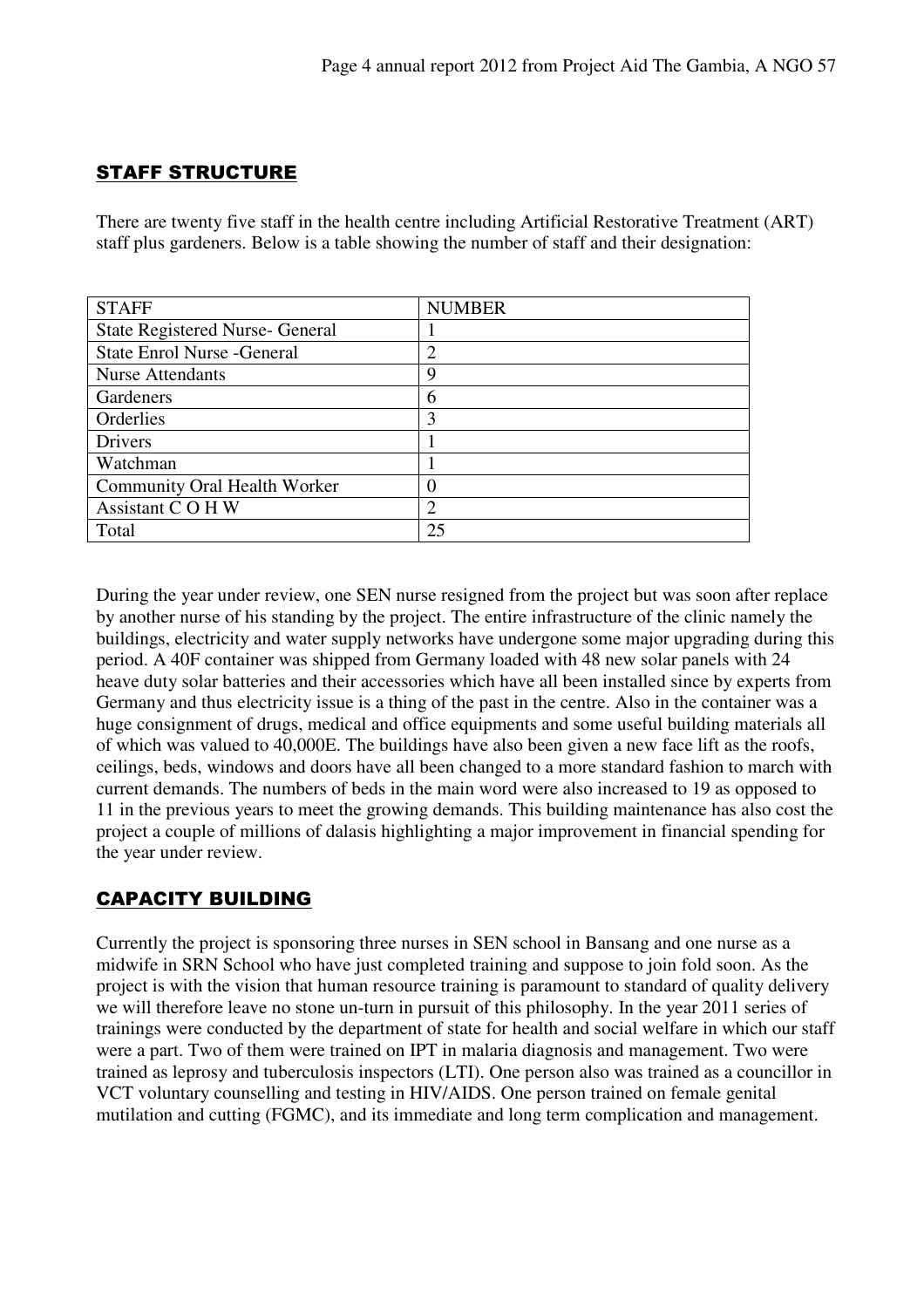#### MATERNITY UNIT

The labour ward consists of two delivery beds, two baby cots and one post natal bed for observation of post delivery mothers for six hours and it's equipped with a sterilizer. Only normal deliveries are conducted in the health centre while abnormal labour cases are referred to Bansang Hospital to be attended by either midwife or obstetricians.

#### **DELIVERY**

Jahally Health Centre is not left behind in terms of conducting proper and quality delivery to women. We have delivered eighty clients from Jan-Dec 2012.

#### THE TABLE BELOW SHOWS THE TOTAL NUMBER OF DELIVERY CONDUCTED BY THE CENTRE FROM JAN-DEC 2012

| <b>MONTH</b>      | <b>MALE</b>    | <b>FEMALE</b>  | <b>STATUS</b> | <b>TOTAL</b>   |
|-------------------|----------------|----------------|---------------|----------------|
| <b>January</b>    |                | 1              | both alive    | $\overline{2}$ |
| February          | 3              | 5              | all alive     | 8              |
| March             | 3              | 5              | all alive     | 8              |
| April             | $\overline{2}$ | $\overline{2}$ | all alive     | 4              |
| May               | 3              | 0              | all alive     | 3              |
| June              | 3              | 4              | all alive     | 7              |
| July              | 4              | 3              | all alive     |                |
| August            | 4              |                | all alive     | 5              |
| September         | $\overline{2}$ | 5              | all alive     | 7              |
| October           | 7              | 8              | all alive     | 15             |
| November          | 6              | $\overline{4}$ | all alive     | 10             |
| December          | $\overline{2}$ | $\overline{2}$ | all alive     | 4              |
| <b>GRA. TOTAL</b> |                |                |               | 80             |

As opposed to the year 2011 there was no fresh still birth delivered in the health centre in 2012 and no maternal death as well. Out of the total figure delivered half of them were teenagers and deliveries were conducted by senior nurse attendants who benefited from on job training and were locally certified to conduct safe and normal vaginal deliveries.

#### ADMISSION

Only conditions that cannot be managed at the out patient are admitted in the ward. These include malnutrition, burns, severe malaria, severe diarrhoea, pneumonia, sepsis, dysentery, etc. However the numbers of deaths in the health centre from Jan to Dec 2012 were as follows: Anaemia 1, severe pneumonia 2, serious possible bacterial infection 5, persistent diarrhoea with dehydration 1, severe burn 1, severe malaria 5, GBP 1, mastitis 1 and neonatal sepsis 2. The total death therefore for the year under review stands at 19.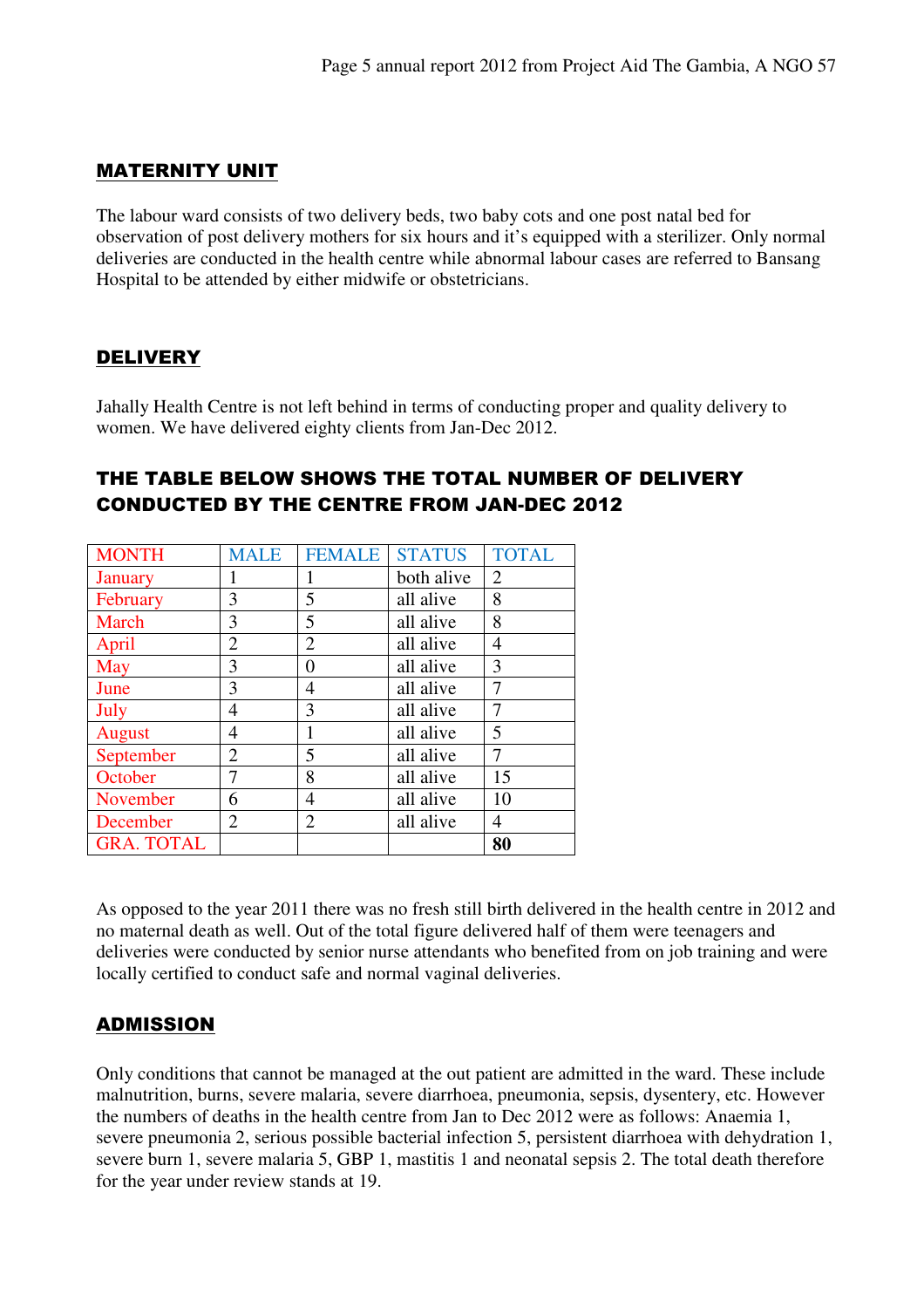#### REFERRALS

Jahally health centre is a minor health centre according to the World Health Organization's (WHO) definition. The health centre does not treat surgical cases, orthopaedic cases and urological conditions as these are conditions beyond the limits of the staff and such cases are naturally referred to Bansang Hospital for further attention.

#### THE TABLE BELOW SHOWS THE NUMBER OF REFERALLS FROM JAN TO DEC 2012.

| MONT $Ja$ Fe $Ma$ $Ap$ $Ma$ $Ju$ $Ju$ $Au$ $Se$ $O$ $No$ $Dec$ |  |  |  |  |  |  |
|----------------------------------------------------------------|--|--|--|--|--|--|
| # REF.   10   20   11   18   9   17   7   9   15   9   17   13 |  |  |  |  |  |  |

The total number referred for the yr amounted to 155 Patients out of which 32 were male under 5 and 43 were above 5 and 17 were female under 5 and 63 were above 5.

#### REPRODUCTIVE AND CHILD HEALTH/BIRTH CONTROL

Healthy children together with a healthy mother make a smiling family. A mother can take good care of her children only when, food, shelter, clothing as minimal basic human needs are achieved followed by physical and mental well being, economic burden is minimised, poverty reduced, better educated. Currently we have enrolled one hundred and sixty-five clients. Some of the male clients declined registration. Out of the total registered, 75% of the clients are female and 25% are male. 100% of all the clients are in their active reproductive stage.

#### ACTIVITIES

General cleaning and environmental sanitation of the health centre is another priority to the health staff. The staff together with cleaners engaged in general cleaning periodically to make the health centre a good place to live in hence cleanliness is next to Godliness. The staff formed a joint football team with the teachers in the kindergarten in order to create a sense of unity and corporation amongst themselves. Sport particularly football and general physical exercise are part of the daily activities for the staff as football matches are often organised with others teams in the neighbourhood to maintain harmony and fitness for good health. Sector head meetings are held frequently where important matters pertaining to the up keeping of the health centre and staff welfare are discussed.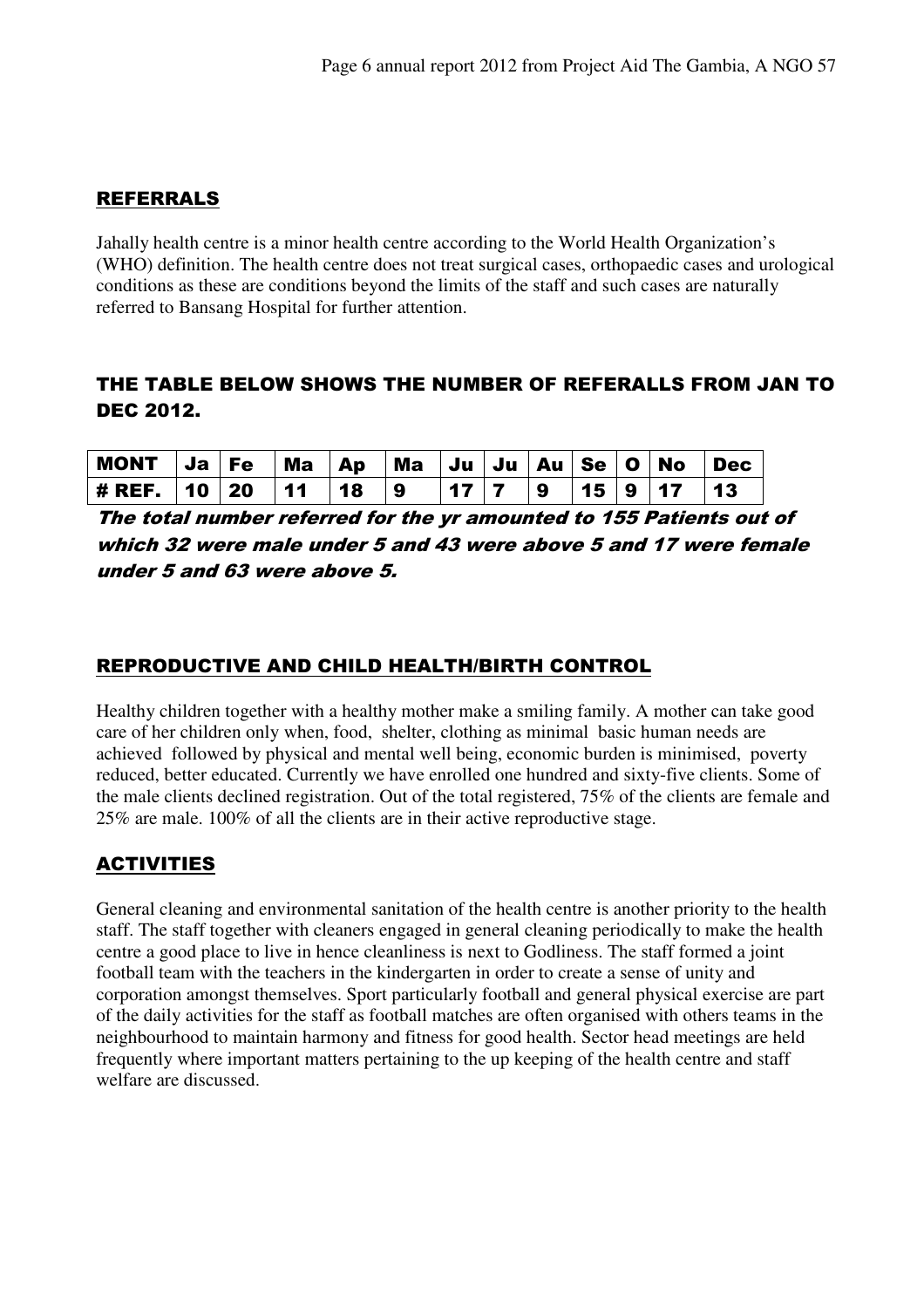#### LABORATORY REPORT-JANUARY-DECEMBER 2012

The information below shows number of children above 5 years and adults tasted at the lab for malaria microscopy. White blood cells count, Haemoglobin HCG for pregnancy AFB for TB and Urinalysis.

All tests are 5 Dalasi only each except HCG and AFB which are D35.00 and free respectively.

| $Jan-12$       |       |          |          |            |
|----------------|-------|----------|----------|------------|
| Labtests       | total | positive | negative | Feb-12     |
| ВF             | 291   | 31       | 260      | Labtests   |
| <b>WBC</b>     | 285   | 5        | 280      | ΒF         |
| НB             | 147   | 12       | 135      | <b>WBC</b> |
| $AFB \times 3$ | 16    | 2        | 14       | НB         |
| <b>HCG</b>     | 16    | 11       | 5        | HCG        |

| Labtests   | total | positive | negative | Feb-12     |       |          |          |
|------------|-------|----------|----------|------------|-------|----------|----------|
| ΒF         | 291   | 31       | 260      | Labtests   | total | positive | negative |
| <b>WBC</b> | 285   | 5        | 280      | BF         | 369   | 19       | 350      |
| НB         | 147   | 12       | 135      | <b>WBC</b> | 328   | 10       | 318      |
| AFB x 3    | 16    | 2        | 14       | HB         | 257   | 15       | 242      |
| HCG        | 16    | 11       |          | <b>HCG</b> | 18    | 14       | 4        |

| $Mar-12$       |       |          |          |            |
|----------------|-------|----------|----------|------------|
| Labtests       | total | positive | negative | Apr-12     |
| BF             | 440   | 13       | 427      | Labtests   |
| <b>WBC</b>     | 448   | 5        | 443      | BF         |
| НB             | 266   | 10       | 256      | <b>WBC</b> |
| $AFB \times 3$ | 4     | 3        |          | НB         |
| <b>HCG</b>     | 21    | 12       | 9        | <b>HCG</b> |

| Labtests   | total | positive | negative | Apr-12      |       |          |          |
|------------|-------|----------|----------|-------------|-------|----------|----------|
| ΒF         | 440   | 13       | 427      | Labtests    | total | positive | negative |
| <b>WBC</b> | 448   | 5        | 443      | BF          | 350   | 12       | 338      |
| HB         | 266   | 10       | 256      | <b>WBC</b>  | 375   | 6        | 369      |
| AFB x 3    | 4     | 3        | 1        | HB          | 168   | 10       | 158      |
| <b>HCG</b> | 21    | 12       | 9        | <b>HCG</b>  | 28    | 21       |          |
|            |       |          |          | <b>VDRL</b> | 4     | 2        |          |

| $May-12$   |       |                      |     | $Jun-12$   |
|------------|-------|----------------------|-----|------------|
| Labtests   | total | positive<br>negative |     | Labtests   |
| BF         | 281   | 11                   | 270 | BF         |
| <b>WBC</b> | 341   | 10                   | 331 | <b>WBC</b> |
| HB         | 116   | 5                    | 111 | HB         |
| <b>HCG</b> | 20    | 18                   | 2   | <b>HCG</b> |
| VDRL       | 5     | 3                    | 2   | VDRL       |

| $May-12$   |       |          |          | Jun-12      |       |          |          |
|------------|-------|----------|----------|-------------|-------|----------|----------|
| Labtests   | total | positive | negative | Labtests    | total | positive | negative |
| ΒF         | 281   | 11       | 270      | <b>BF</b>   | 290   | 9        | 281      |
| <b>WBC</b> | 341   | 10       | 331      | <b>WBC</b>  | 319   | 11       | 308      |
| HB         | 116   | 5        | 111      | HB          | 68    | 5        | 63       |
| HCG        | 20    | 18       | 2        | <b>HCG</b>  | 25    | 13       | 12       |
| VDRL       | 5     | 3        | 2        | <b>VDRL</b> | 10    | ົ        | 8        |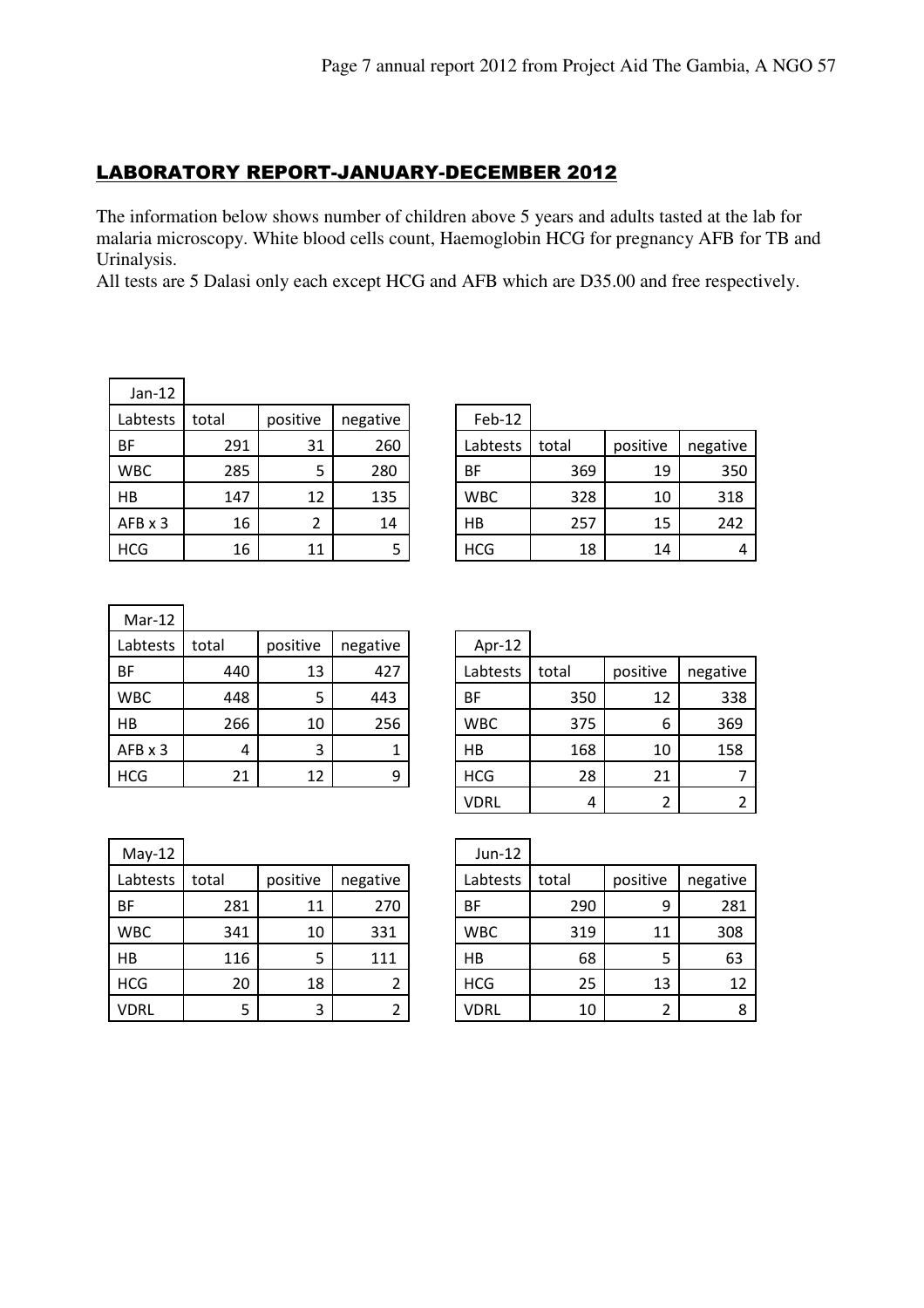| $Jul-12$    |       |          |          | Aug-12      |       |          |          |
|-------------|-------|----------|----------|-------------|-------|----------|----------|
| Labtests    | total | positive | negative | Labtests    | total | positive | negative |
| <b>BF</b>   | 344   | 12       | 332      | <b>BF</b>   | 388   | 35       | 353      |
| <b>WBC</b>  | 414   | 13       | 401      | <b>WBC</b>  | 414   | 10       | 404      |
| HB          | 101   | 2        | 99       | HB          | 81    | 6        | 75       |
| <b>HCG</b>  | 27    | 21       | 6        | <b>HCG</b>  | 13    | 13       |          |
| <b>VDRL</b> | 20    | 1        | 19       | <b>VDRL</b> | 17    | 6        | 11       |

| Aug-12      |       |          |          |
|-------------|-------|----------|----------|
| Labtests    | total | positive | negative |
| <b>BF</b>   | 388   | 35       | 353      |
| <b>WBC</b>  | 414   | 10       | 404      |
| HB          | 81    | 6        | 75       |
| <b>HCG</b>  | 13    | 13       |          |
| <b>VDRL</b> | 17    |          | 11       |

| $Sep-12$   |       |          |          | $Oct-12$   |
|------------|-------|----------|----------|------------|
| Labtests   | total | positive | negative | Labtests   |
| BF         | 449   | 53       | 396      | BF         |
| <b>WBC</b> | 434   | 15       | 419      | <b>WBC</b> |
| HB         | 101   | 6        | 95       | НB         |
| <b>HCG</b> | 16    | 16       | 0        | <b>HCG</b> |
| VDRL       | 18    | 15       | 3        | VDRL       |

| $Sep-12$    |       |          |             | Oct-12      |       |          |          |
|-------------|-------|----------|-------------|-------------|-------|----------|----------|
| Labtests    | total | positive | negative    | Labtests    | total | positive | negative |
| ΒF          | 449   | 53       | 396         | <b>BF</b>   | 751   | 94       | 657      |
| <b>WBC</b>  | 434   | 15       | 419         | <b>WBC</b>  | 769   | 20       | 749      |
| HB          | 101   | 6        | 95          | HB          | 93    | 3        | 90       |
| HCG         | 16    | 16       | $\mathbf 0$ | <b>HCG</b>  | 23    | 18       |          |
| <b>VDRL</b> | 18    | 15       | 3           | <b>VDRL</b> | 11    | 7        | 4        |

| <b>Nov-12</b>  |       |          |          | Dec-12      |       |          |             |
|----------------|-------|----------|----------|-------------|-------|----------|-------------|
| Labtests       | total | positive | negative | Labtests    | total | positive | negative    |
| <b>BF</b>      | 982   | 149      | 833      | <b>BF</b>   | 578   | 87       | 491         |
| <b>WBC</b>     | 944   | 22       | 922      | <b>WBC</b>  | 475   | 16       | 459         |
| HB             | 124   | 5        | 119      | HB          | 103   | 3        | 100         |
| $AFB \times 3$ |       | 0        | 1        | <b>HCG</b>  | 24    | 13       | 11          |
| <b>HCG</b>     | 22    | 15       | 7        | <b>VDRL</b> | 3     | 3        | $\mathbf 0$ |
| <b>VDRL</b>    | 18    | 11       |          |             |       |          |             |

| $Nov-12$   |       |          |          | $Dec-12$    |              |          |          |
|------------|-------|----------|----------|-------------|--------------|----------|----------|
| Labtests   | total | positive | negative | Labtests    | total        | positive | negative |
| ΒF         | 982   | 149      | 833      | <b>BF</b>   | 578          | 87       | 491      |
| <b>WBC</b> | 944   | 22       | 922      | <b>WBC</b>  | 475          | 16       | 459      |
| HB         | 124   |          | 119      | HB          | 103          | 3        | 100      |
| AFB x 3    | 1     | 0        | 1        | <b>HCG</b>  | 24           | 13       | 11       |
| HCG        | つつ    | 15       |          | <b>VDRI</b> | $\mathbf{R}$ | ર        | ∩        |

#### DENTAL CLINIC 2012

The dental clinic was in co-operated into the health centre in 1998 with the view of promoting oral health in the area and was fully operational in 2003 after the 12 weeks intensive course which was conducted in Jahally health centre where 5 project staff where trained. Since this period the dental unit has been operating smoothly until the beginning of 2012 when the unit was temporarily closed owing to lack of trained staff since the trained ones have either left the country or quitted for one reason or the order. However efforts are on the way by the project management to get the unit operating again.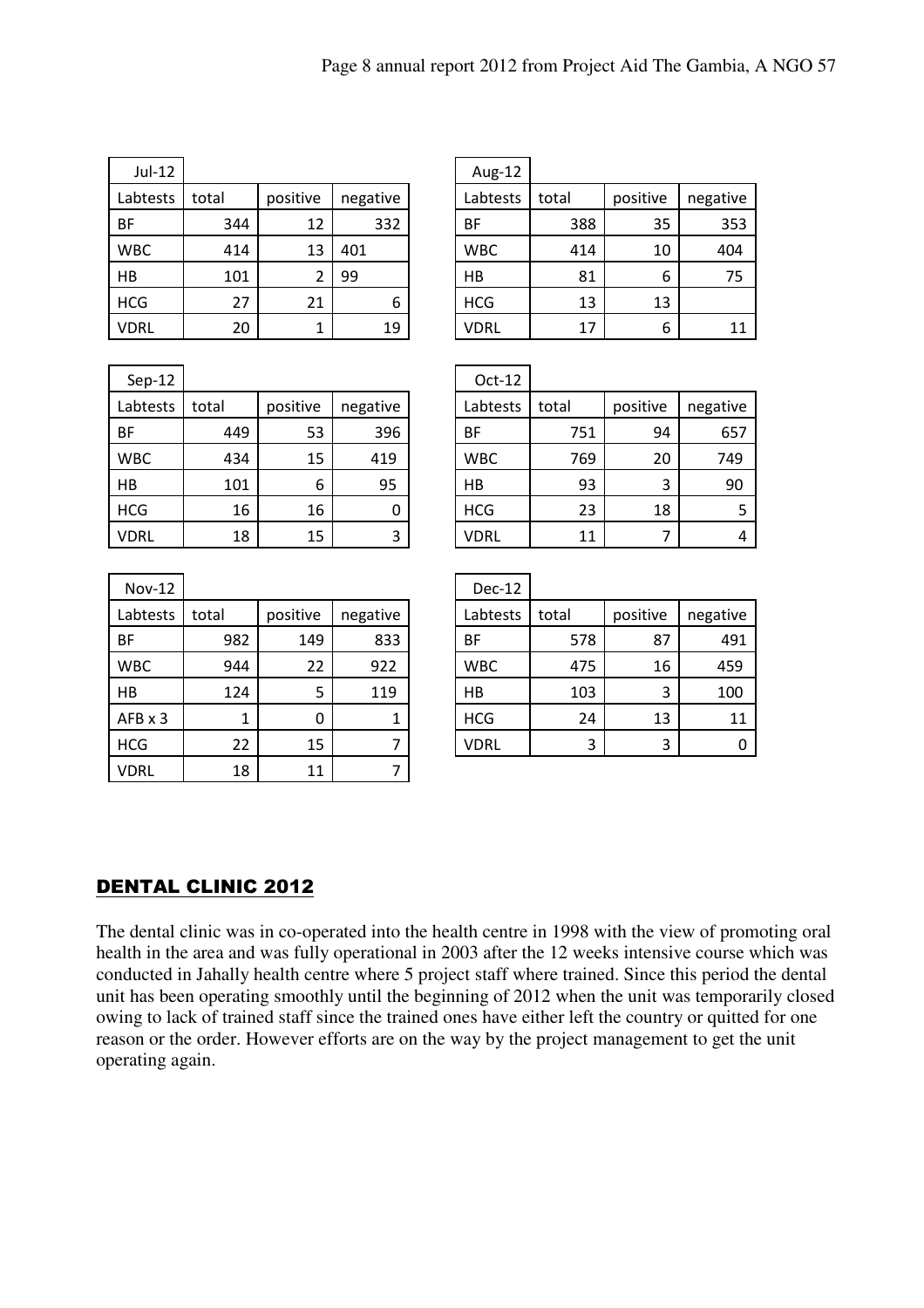#### MEDICAL RESEARCH COUNCIL (MRC) INCOLABORATION WITH PROJECT AID THE GAMBIA PNEUMOCOCAL SURVEILLANCE PROJECT-FULADU WEST, CRR THE GAMBIA

The relationship between Jahally health centre and MRC in respect of the above has been growing from strength to strength since the collaboration in September, 2011. As per project set criteria the children aged 0 to 59 months of age from study geo area who were admitted over night at health centre were enrolled in the study. After enrollment, the children are consented for blood samples. After the sample has been taken, they are then transported by project staff to Basse lab as soon as possible (within 2 hours) for blood culture. The detail is attached as below.

Important thing here to note is the two blood cultures positive for staphylococcus aureus cases where the children presented with serious illness and first line treatment which is in common practice here does not include antibiotics directed at this organism but after the result was conveyed in time and so the treatment was changed accordingly. Initially the reporting mechanism was not that optimal but now it has been improved and the results are conveyed to the health facility in real time for better management.

Interaction with staff and in-charge at Jahally is still very cordial. One project nurse is placed permanently at the centre specifically for the inpatients in the ward and OPD when and where required. That has helped a lot in building strong working relationship.

Senior project staff including epidemiologist, clinician and nursing coordinators make regular visits at the centre for QC/QA, refresher for all involved about the project set SOPs, explain activities and discuss issues and the way forward to more cordial relationship and fruitful discussions in future

| Subject                              | Total           |              |                               |  |  |
|--------------------------------------|-----------------|--------------|-------------------------------|--|--|
|                                      | $<1 \text{ yr}$ | $>1$ yr      | Total                         |  |  |
| <b>Total U5 Admissions</b>           | 29              | 95           | 124                           |  |  |
| <b>Total Enrolments</b>              | 35              | 54           | 89                            |  |  |
| Total Meeting PSP Criteria*          | 30              | 38           | 68                            |  |  |
| <b>Total Blood Cultures</b>          | 21              | 46           | 67                            |  |  |
| <b>Total Declining BC</b>            | 8               | 7            | 18                            |  |  |
| <b>Total Unable to Bleed</b>         | 4               | $\theta$     | 4                             |  |  |
| <b>Total Positive Blood Cultures</b> |                 | 2            | $3$ (2 S. aureus & 1 S. Pneu) |  |  |
| <b>Total Positive RDT</b>            | 18              | 33           | 51                            |  |  |
| <b>Outcome-Total Recovered</b>       | 32              | 55           | 87                            |  |  |
| <b>Outcome-Total Deaths</b>          |                 | $\mathbf{U}$ |                               |  |  |

#### Pheumococcal Surveillance Project-Fuladu west,CRR, The Gambia

PSP Criteria\*: age 0-59 months and living within study geo area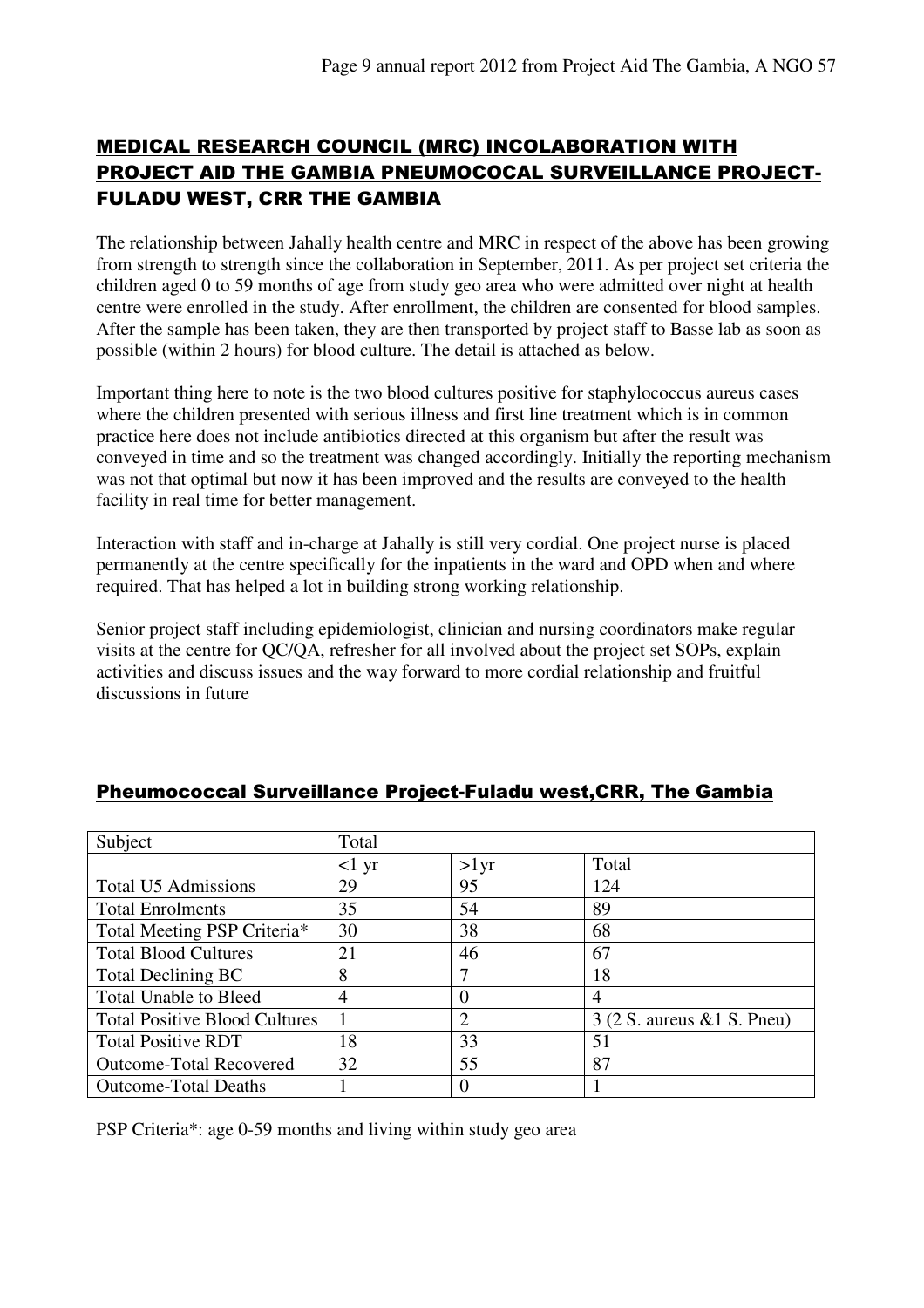### ANNUAL REPORT OF JAHALLY-MADINA KINDERGARTEN FOR THE YEAR 2012

Once again we have successfully gone through another year of success in the history of our beloved institution under the banner of Project Aid, The Gambia. As always the Kindergarten has made tremendous strides to claim its rightful position in the cadre of Nursery Education in The Gambia since its inception in Sept 2004. A lot of achievements have been registered during this year prominent among which are the increase in enrollment, human resource development, continues supply of food, uniform and medical services to name but a few.

Unlike other provincial kindergartens, The enrollment figures in Jahally-Madina Kindergarten still continues on an upward surge despite the stiff competition with the two existing 'Madarassas' (Quranic Schools) of Jahally and Madina. This year alone 96 new students were enrolled out of which 52 where girls giving a hand to the presidential crusade of supporting the girl child in acquiring education. Not only has our robust campaign enhances a significant achievement in maintaining the 240 student capacity in the kindergarten but also compelled the said Quranic schools to shift their operational times to the afternoon instead of morning to avoid collision. Audio-visual classes are still an integral component of our educational strategy as 'seeing is believing' and also children learn faster through seeing. Therefore the kindergarten continues to tighten its belt in this regards year after year in order to get the best out of the children.

Human resource development has also continues to be place on a higher pedestal during the year under review as the school and the project management recognises the fact that a well trained and motivated staff are bound to be more productive. Being cognisant of this fact the kindergarten continues to avail training opportunities to its staff as they have just concluded a ten day training programme with Future In Our Hands (FIOH) in material production and other valuable learning and teaching techniques to name but a few. Mr. Landing Jassey and Mr. Muhammed Ceesay also continue to conclude their three year course on Early Childhood Development (ECD) at The Gambia College which was fully sponsored by the Project. Plans are still in place to send some more eligible candidates in the subsequent years.

In the area of Health and Feeding, the kindergarten still continues to provide free medical services and feeding to the 240 registered children despite the fact of being phased out of the WFP'S school feeding programme under the Department of State for Education. It is however worth mentioning at this juncture that feeding such a huge number of children on a daily bases has not being plain selling for the project due to the sky rocketing commodity prizes and unfortunately all our efforts to lure WFP back has so far fallen on deft ears.

Not only do the kindergarten provided free medical services and feeding to the young stars but also supplied all the 96 new intakes with one new school uniform free as traditional of the institution. As the uniform materials are not available locally, the project therefore buys and saw them from Banjul and transports them to Jahally every year for easy access.

The kindergarten has not also lose sight of their agricultural obligation as their vegetable garden has been very much part of their activities during the year under review as it served not only as an elementary agricultural class lesson for the pupils but also its produces were used to supplement the school canteen in order to provide adequate balance diet for the children. The bananas and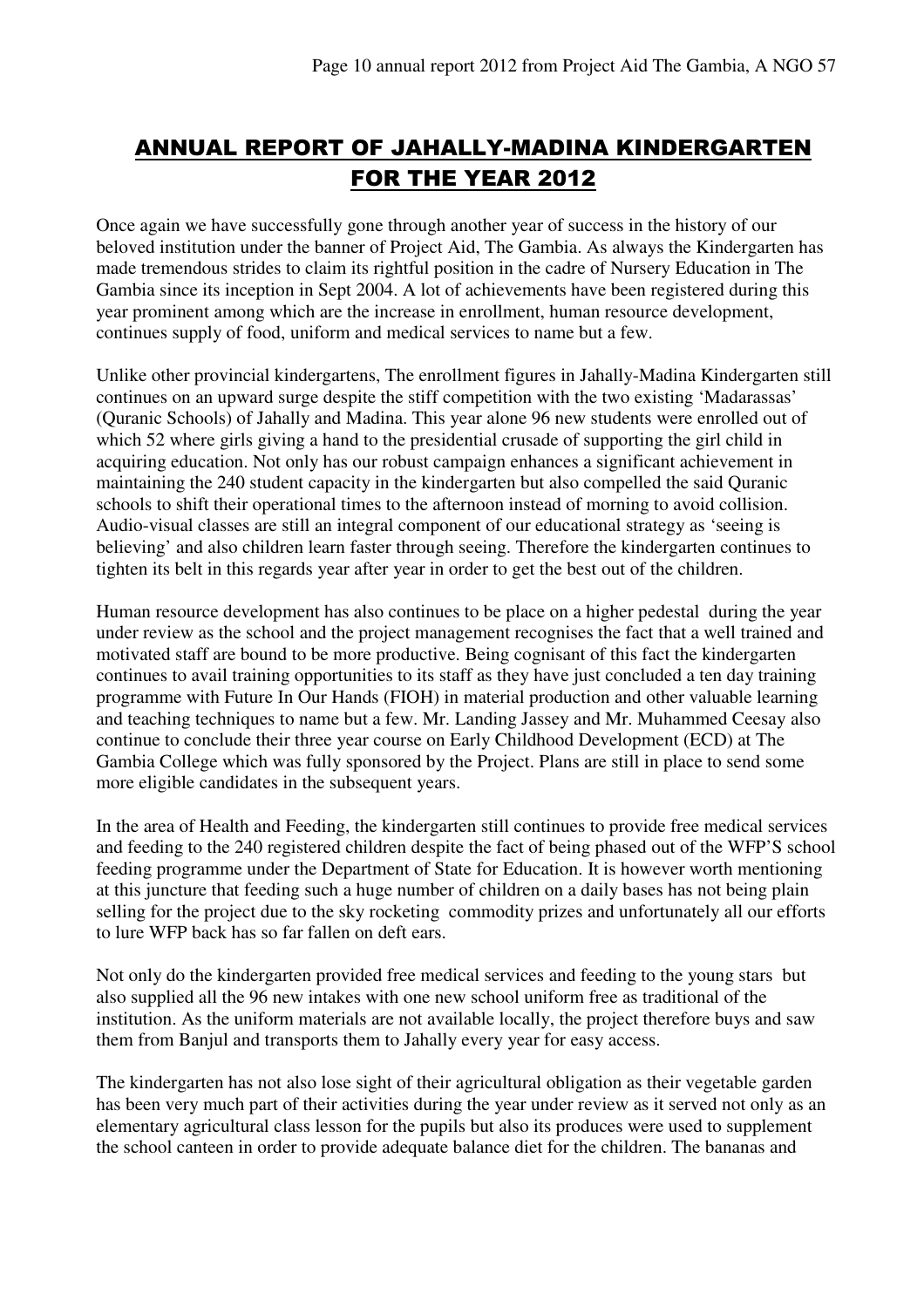pawpaw also continue to play a pivotal role in boosting the nutritional status of these children for adequate growth.

It is indeed an understatement to assert that the year under review has been truly eventful especially when one takes stock of the high enrollment, capacity building, free medical service, free feeding, free supply of uniforms and the admirable academic excellence. In fact in my candid opinion, the year under review has been one of success that will be remembered for years to come.

### AGRICULTURE

As the project operates in three intervention areas namely Health, Education and Agriculture it is therefore just apt for us to shed some light on the developments that took place in this sector over the year under review. It's already established that the project is supporting the operation of four vegetables gardens in the two communities, Jahally and Madina to be precise for many years now. However there was no much activity from the project side in respect of these gardens due to the fact that much of its job has been done over the pass years. Therefore the year 2012 was a cooling period for the project allowing the women to get the best out of the gardens as planned. Not only does the project confines it agricultures support to the people of the community to horticulture alone but also provided them with a Tractor with all its accessories to support them in all their agricultural ventures at a very minimal cost if any at all. It must however be said that the year under review has not seen much of the tractor's activities due to some mechanical problems but efforts are on the way to put it back in operation or even to secure a new one.

The school community garden on the other hand has not been very productive for the year under review as the women of the community failed once again to leave up to their promise and thus the garden lies as a wide elephant for much of 2012.

### MODEL HEALTH CENTRE IN NJABA KUNDA

It could be recalled that in 2008 a team of high ranking Gov't officials with representatives from International relief organisations eg WO, WFT etc. visited rural health facilities and certified Jahally Health Centre as the best and a model Health facility in the entire country. As a consequently of this clean bill of health, the Gambia government therefore requested for Project Aid The Gambia to assist with the construction or renovation of rural clinics and health centres in the Gambia. Project Aid in respond took the bull by the horn and mounted a wholesome inspection of all the Rural Health Centres in the country. These inspections of the centres and the conversations we had with the employees have been very informative. However we were cognisant of the fact that to create a replica of Jahally could be very difficult to achieve because Jahally is strictly organised and reacts quickly to their requirements. Employees are trained in their different fields hence the success and the status of a model facility within the area.

In 2009 after conducting the independent inspection of all 35 upcountry Rural Health Centres it's became obvious to Project Aid, that the biggest challenge is the maintenance and effective cleaning of the facilities. The highest priority is to provide all Health Centres with water and electricity-preferably operated by solar power system.